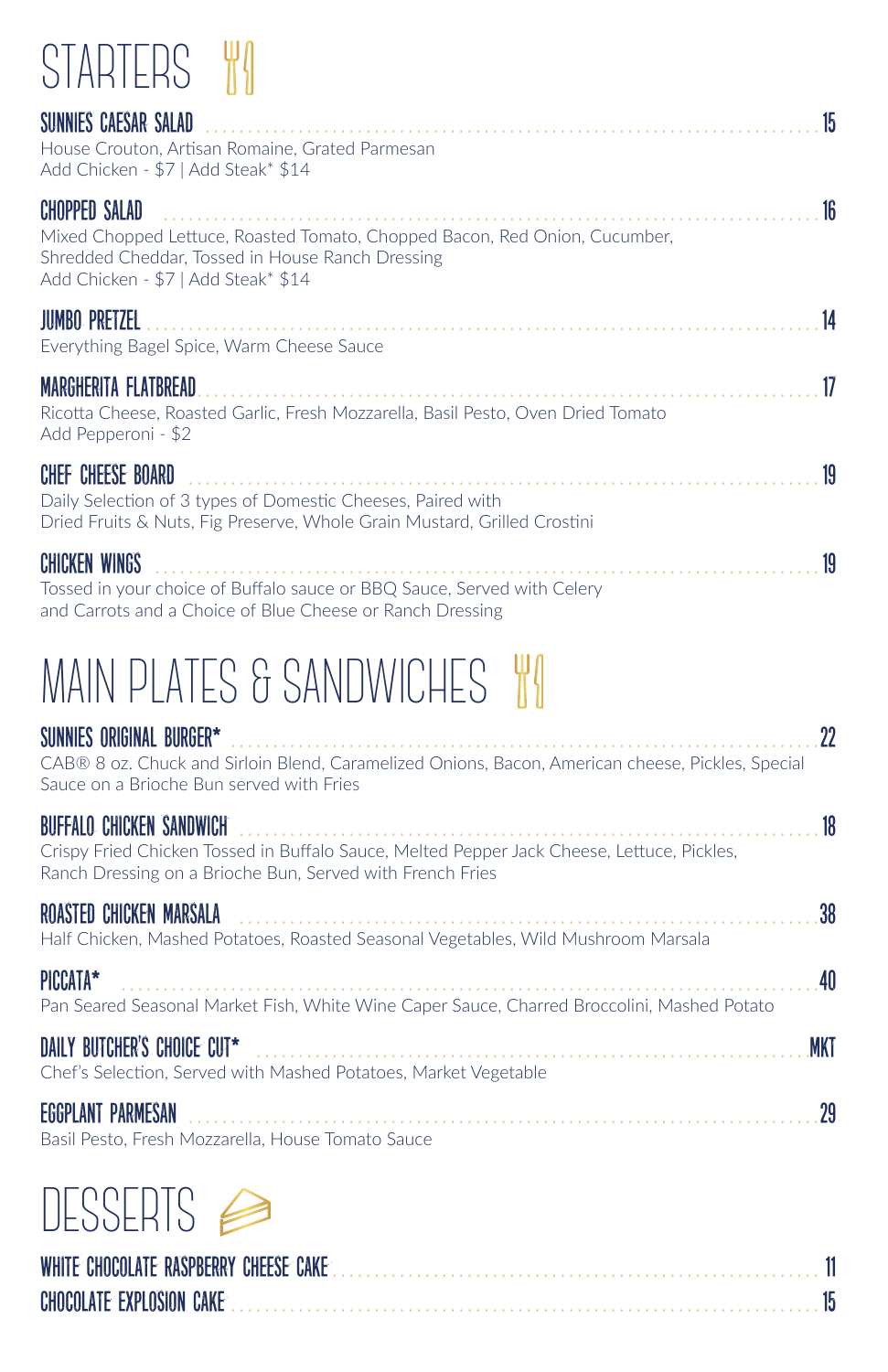## CRAFTED COCKTAILS

| THE FALLEN PEACH.<br>Belvedere Peach Nectar Vodka, Lemon Juice, Combier Peche De Vigne,<br>Pomegranate Juice, Pomegranate Popping Pearls | 15.5 |
|------------------------------------------------------------------------------------------------------------------------------------------|------|
| <b>MAPLE OLD FASHIONED</b><br>Palace Edition Knob Creek Single-Barrel Bourbon,<br>100% Maple Syrup, Pimento Bitters, Candied Bacon       | 17   |
| <b>CUCUMBER CRUSH</b><br>Hendricks Gin, Lemon Juice, Simple Syrup, Club Soda, St. Germain Liqueur                                        | 13.5 |
| <b>DAPPER BILL</b><br>Johhny Walker Black, Honey and Fresh Lemon                                                                         | 15.5 |
| <b>Z23 MULE:</b><br>Zacapa 23 Rum, Lime Juice, Ginger Beer, Black Currant & Blueberry Jam, Candied Ginger                                | 13   |
| SPICY PASSION FRUIT MARGARITA<br>Tanteo Jalapeno Teguila, Cointreau, Mezcal, Passion Fruit, Fresh Lime                                   | 16   |
| SUNSET FIZZ<br>Ketel One, Aperol, St. Germaine, Strawberry Syrup, Fresh Lemon, Prosecco                                                  | 14   |
| <b>SUNGRIA</b><br>Red or White Wine Blended with Fresh Juices, Triple Sec & Fruit Liqueurs                                               |      |

### CRAFTED MOCKTAILS **T**

| Cranberry, Orange, Lemon, topped with Q Ginger Beer |
|-----------------------------------------------------|
| Cranberry, Apple, Honey, topped with Club Soda      |
| Pineapple, Fresh Lemon, Sweet Basil, Club Soda      |

### NON-ALCOHOLIC DRINKS

*A suggested gratuity of 18% will be added to groups of 6 or more. For guests with food allergies or specific dietary requirements, please inform your server when ordering.\*Consuming raw or undercooked meats, poultry, seafood, shellfish or eggs may increase your risk of food borne illness*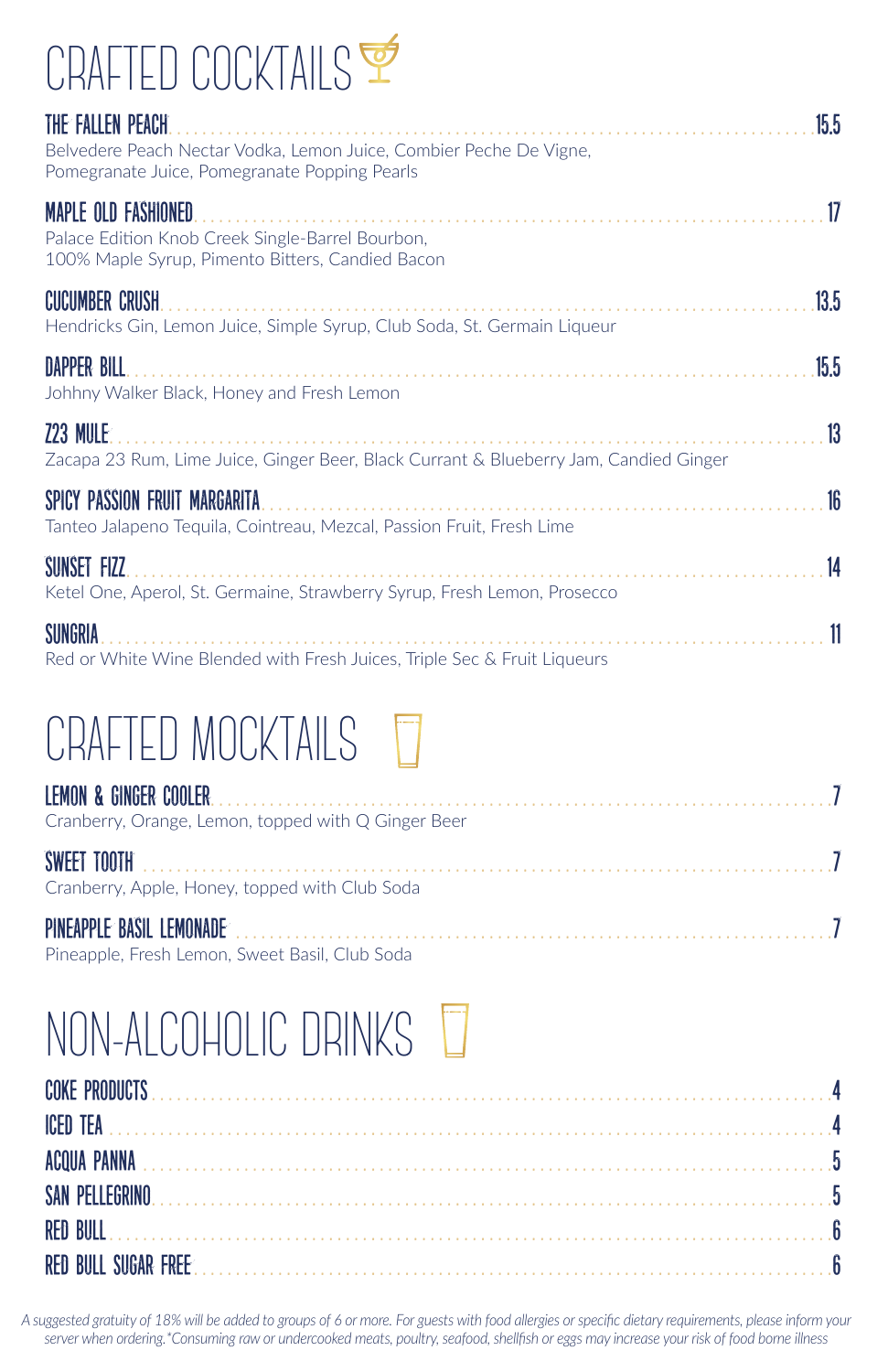### SIPPING

#### bourbon

| Angel's Envy                     | 19 |
|----------------------------------|----|
| <b>Basil Hayden's</b>            | 18 |
| Booker's                         | 25 |
| <b>Buffalo Trace</b>             | 15 |
| <b>Bulleit</b>                   | 14 |
| <b>Knob Creek</b>                | 15 |
| <b>Knob Creek Palace Edition</b> | 16 |
| Redemption                       | 15 |
| St. Augustine                    | 14 |
| Wild Turkey 101                  | 14 |
| <b>Woodford Reserve</b>          | 16 |
|                                  |    |

#### **SCOTCH**

| Ardmore                  | 21 |
|--------------------------|----|
| Bowmore 12 Year          | 24 |
| Chivas Regal 12 Year     | 17 |
| Glenfiddich 12 Year      | 18 |
| Glenfiddich 15 Year      | 25 |
| Glenlivet 12 Year        | 21 |
| <b>Glenlivet 15 Year</b> | 24 |
| Glenlivet 18 Year        | 35 |
| Glenmorangie 10 Year     | 18 |
| Johnnie Walker Black     | 15 |
| Johnnie Walker Gold      | 38 |
| Johnnie Walker Platinum  | 43 |
| Johnnie Walker Blue      | 71 |
| Laphroaig                | 23 |
| The Macallan 12 Year     | 24 |
| The Macallan 15 Year     | 32 |
| The Macallan 18 Year     | 54 |

#### rye whiskey

| Angel's Envy Rye             | 31 |
|------------------------------|----|
| <b>Basil Hayden Dark Rye</b> | 21 |
| <b>Bulleit Rye</b>           | 14 |
| <b>Jack Daniel's Rve</b>     | 15 |
| <b>Knob Creek Rve</b>        | 15 |
| <b>Redemption Rye</b>        | 15 |
| Whistle Pig 10 Year          | 28 |
|                              |    |

#### **WHISKEY**

| Gentleman Jack               | 15 |
|------------------------------|----|
| Jack Daniel's Single Barrel  | 21 |
| Southern Comfort Black Label | 11 |
| <b>Suntory Toki</b>          | 21 |
| Tullamore D.E.W.             | 12 |

#### rum

2 oz pour

#### 2 oz pour

| Bacardi Anejo Cuatro      | 14 |
|---------------------------|----|
| Bacardi Gran Reserva Diez | 20 |
| Mount Gay Black Barrel    | 14 |
| <b>St. Augustine</b>      | 14 |
| Zacapa 23                 | 21 |

#### tequila

| 19 |
|----|
| 23 |
| 34 |
| 20 |
| 22 |
| 40 |
| 28 |
| 34 |
| 23 |
| 45 |
| 19 |
| 23 |
| 28 |
| 19 |
|    |

#### mezcal

| <b>Sombra</b> |  |
|---------------|--|
|               |  |

#### cognac

| <b>Courvoisier VS</b>                  | 12  |
|----------------------------------------|-----|
| <b>Courvoisier VSOP</b>                | 18  |
| Courvoisier XO                         | 30  |
| <b>Hennessy VS</b>                     | 18  |
| <b>Hennessy XO</b>                     | 81  |
| <b>Hennessy Paradis Imperial</b>       | 275 |
| <b>Martell Cordon Bleu</b>             | 39  |
| Martell Cordon Bleu Extra              | 71  |
| <b>Remy Martin VSOP</b>                | 17  |
| Remy Martin XO                         | 68  |
| Remy Martin Louis XIII Grand Champagne | 275 |
|                                        |     |

#### vodka & gin

| Absolut Elyx Vodka         | 30 |
|----------------------------|----|
| <b>Grey Goose VX Vodka</b> | 30 |
| St. Augustine Vodka        | 14 |
| <b>Wheatley Vodka</b>      | 14 |
| <b>Aviation Gin</b>        | 15 |
| <b>Boodles Gin</b>         | 15 |
| Empress 1908 Gin           | 18 |
| The Botanist Gin           | 17 |
|                            |    |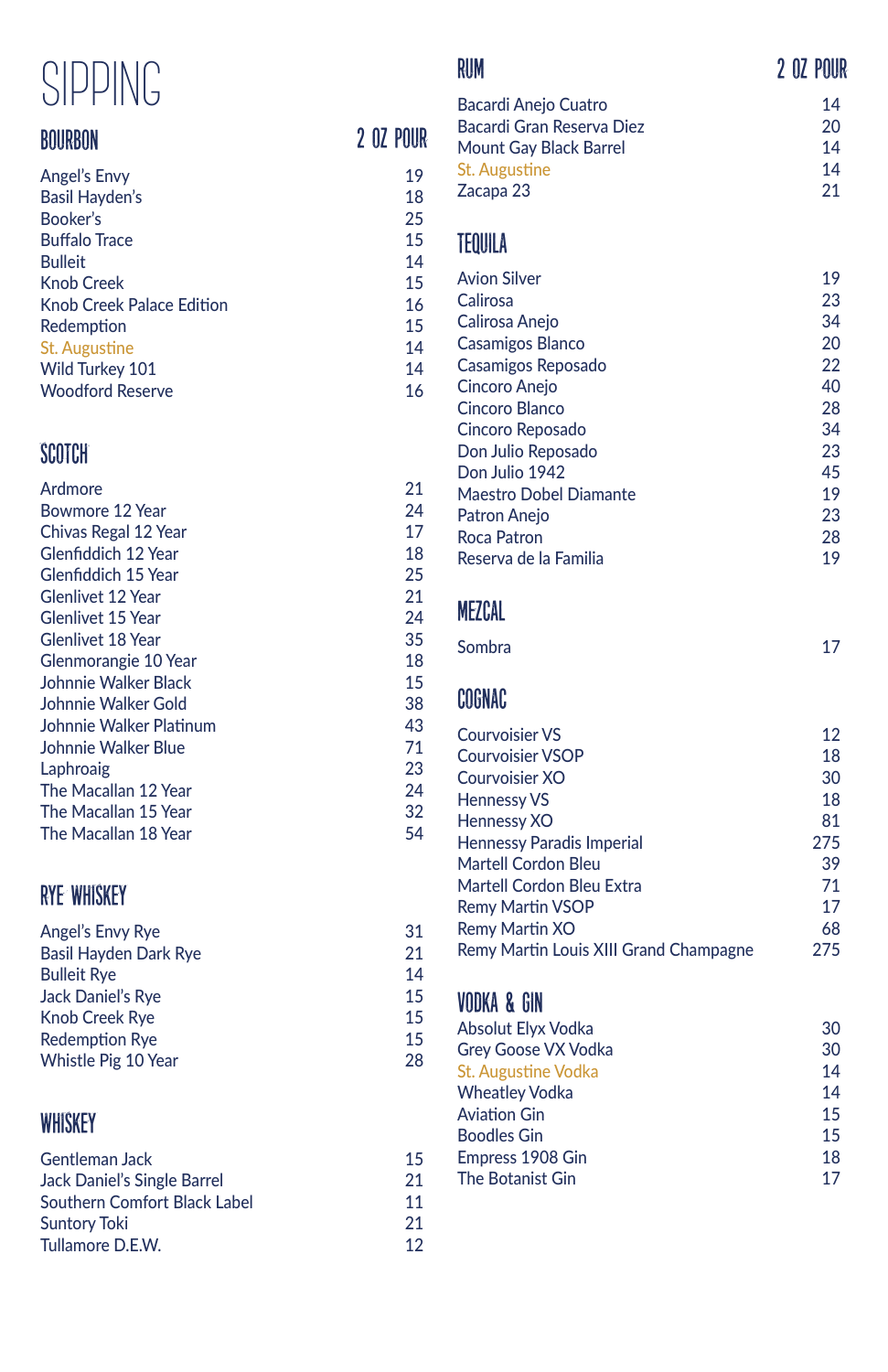### SPIRIT FLIGHT

Four, Half-Ounce Glasses of Your Selected Specialty Flight

#### trust me, you can dance 28

Casamigos Anejo Tequila Casamigos Blanco Tequila Sombra Mezcal Don Julio Reposado

#### THE FLIGHT OF THE RYE 27

Angels Envy Rye Basil Hayden Dark Rye Bulleit Rye Jack Daniels Rye

#### whiskey around the world 25

Laphroaig—Scotland St. Augustine—U.S.A Suntory Toki—Japan Teeling—Ireland

### SIPPIN<sup>,</sup> on that cognac 35

Courvoisier XO Hennessy VS Martell Cordon Bleu Remy Martin VSOP

#### run? i thought you said rum! 30

Bacardi Anejo Cuatro Mount Gay St. Augustine Zacapa 23

#### bourbon me up 30 series and 30 series and 30 series and 30 series and 30 series and 30 series and 30 series and 30 series and 30 series and 30 series and 30 series and 30 series and 30 series and 30 series and 30 series an

Knob Creek Palace Edition Elijah Craig Small Batch Larceny Straight Bourbon Whiskey Redemption Bourbon

#### gintuition 27

Aviation Boodles Empress 1908 The Botanist

,,,,,,,,,,,,,,,,, <u> Innoncono</u> ,,,,,,,,,,,,, ,,,,,,,,,,,,,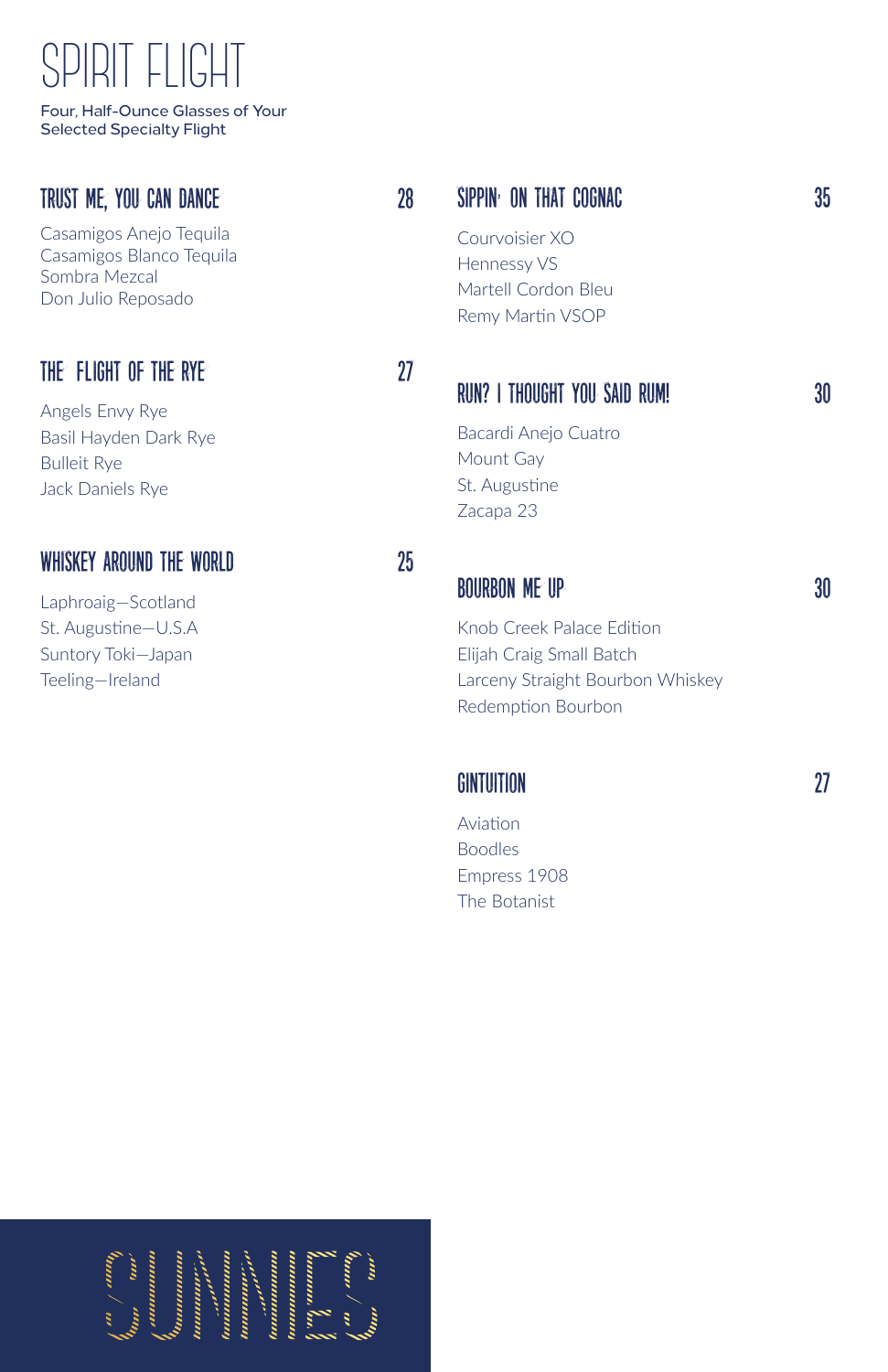## ON DRAFT

#### Taps of the Week - Rotating Local and Regional Taps



High Stepper American IPA Crooked Can, Winter Garden, FL

South Coast IPA Veza Sur Brewing Co., Miami, FL

Frost Proof Belgian-style White Ale Cigar City Brewing, Tampa, FL

Sunshine State Amber Lager Florida Beer Co., Cape Canaveral, FL

#### SPECIALTY 9.5 12.5

Stella Artois Belgian Lager, Leuven, Belgium

Blue Moon Belgian White Belgian Style Wheat Ale, Denver, CO

#### DOMESTIC 9 12

Bud Light American Light Lager, St. Louis, MO

Michelob Ultra American Light Lager, St. Louis, MO

### LOCAL FLIGHT

#### four 3 oz. Glasses of Local Beer on Draft wish you were beer 11

Cigar City, Frost Proof, Belgian-Style White Ale Florida Beer Co, Sunshine State - Amber Lager Crooked Can, High Stepper - IPA Taps of the week, Rotating Local Taps



# BOTTLES & CANS

#### SPECIALTY 9

Guinness Draught – Dublin, Ireland Samuel Adams Boston Lager – Boston, MA Blue Moon Belgian White – Denver, CO Lagunitas IPA – Petaluma, CA Sierra Nevada Hazy Little Thing IPA – Chico, CA Stella Artois – Leuven, Belgium Heineken - Amsterdam, Netherlands Heineken 0.0 – Amsterdam, Netherlands Corona Extra - Mexico City, Mexico Dos Equis Lager – Monterrey, Mexico

#### domestic 8

Budweiser - St. Louis, MO Bud Light Seltzer Black Cherry – St. Louis, MO Miller Lite - Milwaukee, WI Truly Wild Berry Seltzer – Boston, MA Bud Light - St. Louis, MO Coors Light - Golden, CO Michelob Ultra - St. Louis, MO

### WINES Y

| <b>CHAMPAGNE &amp; SPARKLING</b>                                      | Blass Blass 1/2 dete |
|-----------------------------------------------------------------------|----------------------|
| Riondo, Prosecco<br>DOC, Italy                                        |                      |
| Domaine Ste. Michelle, Brut, Sparkling<br>Columbia Valley, Washington | 49                   |
| Chandon, Brut, Sparkling<br>California                                | 66                   |
| Moët & Chandon, Imperial, Sparkling 187 ml<br>Epernay, France         | 28                   |
| Veuve Clicquot Yellow Label, Champagne<br>Reims, France               | 140                  |
| Ruinart Rose, Champagne<br>Reims, France                              | 195                  |
| Dom Perignon, Champagne<br>Champagne, France                          | 320                  |
| Étoile Rosé, Sparkling<br>Napa Valley, California                     | 115                  |
| Veuve Clicquot NV Rose, Champagne                                     | 160                  |

Reims, France